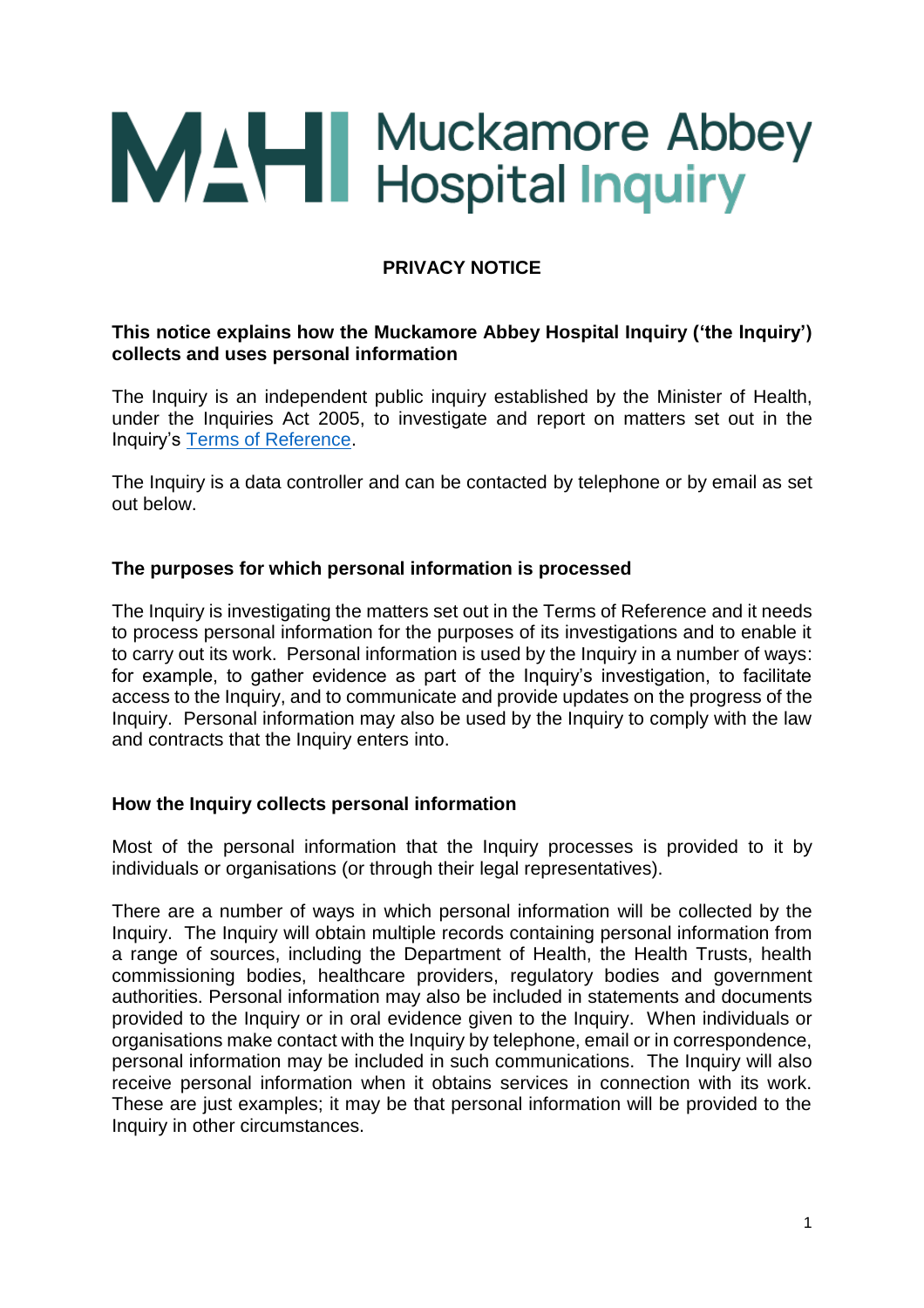## **What sort of information will the Inquiry collect?**

The Inquiry will collect information about patients of Muckamore Abbey Hospital and their families, information about the health of patients of Muckamore Abbey Hospital and information about the provision of health care to and the treatment of those patients. The Inquiry will also collect information about the staff of Muckamore Abbey Hospital and others who have worked there, including human resource, occupational health and performance management information. The Inquiry will also collect information about other matters within the [Terms of Reference.](https://www.mahinquiry.org.uk/files/mahinquiry/documents/2021-10/tor-mahi.pdf) The Inquiry will collect and retain contact details. Records held by the Inquiry will include personal information. This will include sensitive ('special category') personal information relating, for example, to physical and mental health, racial or ethnic origin, gender identity and/or a person's sex life or sexual orientation.

# **The legal basis for processing personal information**

The Inquiry processes personal information fairly and lawfully and in compliance with data protection legislation. Personal information is processed because the processing is necessary to enable the Inquiry to carry out work in the public interest and in the exercise of statutory functions, in this case the Chair's functions under the Inquiries Act 2005.<sup>1</sup> Sensitive personal information is processed because the processing is necessary for reasons of substantial public interest in the exercise of statutory functions. 2

## **How does the Inquiry share personal information?**

The Inquiry keeps personal information secure and only shares it when necessary and in line with all data protection requirements.

To facilitate the work of the Inquiry, personal information may be shared with third party data processors who supply transcription services, consultation software and electronic disclosure software and other services to the Inquiry. The Inquiry will have contracts in place with its data processors, which means they cannot do anything with personal information unless the Inquiry has instructed them to do it. These processors will not share personal information with any organisation apart from the Inquiry, or as directed by the Inquiry. They will hold data securely and retain it for the period the Inquiry instructs. The Inquiry may have to disclose personal information on a confidential basis to organisations that hold records which could assist the Inquiry with its investigations or to experts assisting the Inquiry's work.

The Inquiry may share information received as part of its investigations with Core Participants and the public in line with the Inquiry Protocols, which are available on the [Inquiry website.](https://www.mahinquiry.org.uk/)

 $\overline{a}$ <sup>1</sup> This processing is carried out under Article  $6(1)(e)$  of the UK General Data Protection Regulation (GDPR).<br><sup>2</sup> This processing of consitive personal information is earnied out under Article 0(3)(a) of LIK GDPR and the

<sup>2</sup> This processing of sensitive personal information is carried out under Article 9(2)(g) of UK GDPR and the Data Protection Act 2018, Schedule 1, Part 2, paragraph 6(1) and (2).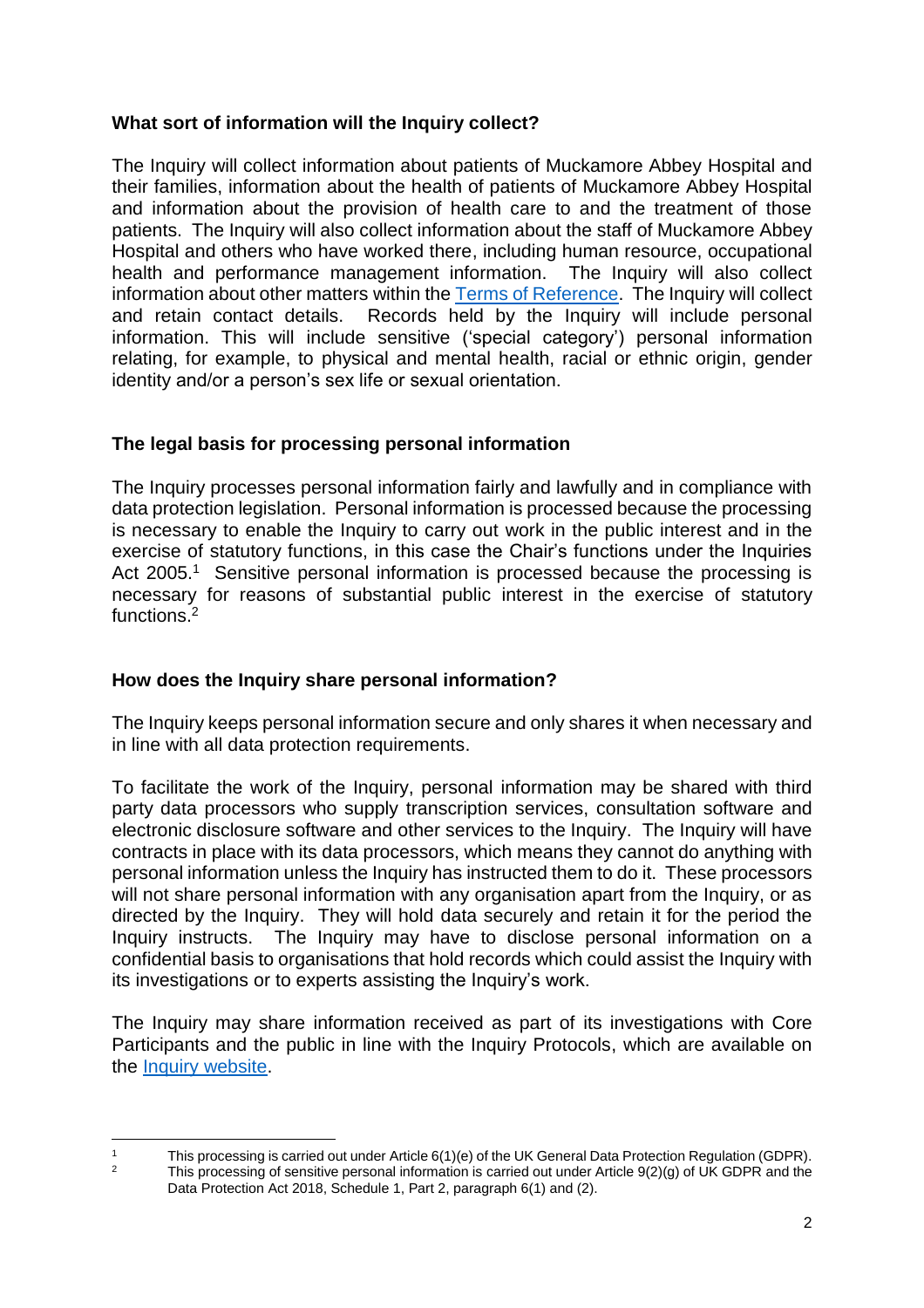Data will normally be used within the United Kingdom and not outside the European Union.

## **For how long will the Inquiry keep personal information?**

Every 3 months, the Inquiry will review all documents provided to it and will delete any document that is not relevant to the Inquiry's Terms of Reference.<sup>3</sup>

The Inquiry will securely store information provided to it, including personal and sensitive personal information, and will generally retain it for the duration of the Inquiry depending on the purpose of gathering and using that information. The Inquiry will develop and agree a Retention and Disposal Schedule, in consultation with the Public Records Office of Northern Ireland (PRONI). At the end of the Inquiry, the Inquiry record, which may include personal and sensitive personal information, will be transferred to PRONI where information will be handled according to the safeguards in data protection legislation for archiving in the public interest.

Some of the Inquiry's financial and governance records will transfer to the Department of Health to be retained for financial accounting purposes. These records will be retained and eventually destroyed in line with the Department of Health's approved retention and disposal schedule (Good Management Good Records). All material not required to be transferred to the Department of Health or PRONI will be securely destroyed.

## **What are your rights?**

You are entitled to request confirmation that your personal data is being processed and information about how that data is processed. You are entitled to request a copy of that personal data, which will be provided to you (subject to some exceptions). You have the right in certain circumstances (for example, where the accuracy of the information held by the Inquiry is queried) to request that the processing of your personal data is restricted, or to object to the processing of your personal data. You have the right to request that the Inquiry correct or delete your personal data and the Inquiry will determine such requests in accordance with its statutory obligations.

#### **Links to other websites**

[https://www.mahinquiry.org.uk](https://www.mahinquiry.org.uk/) may contain links to other websites.

This privacy notice only applies to this website. If you access another website from this one, read the privacy notice on that website to find out what it does with your information.

 $\overline{3}$ 

Providers of any document deleted by the Inquiry are required to retain the original for production to the Inquiry on request should it become necessary for the Inquiry to obtain the document on a later occasion.